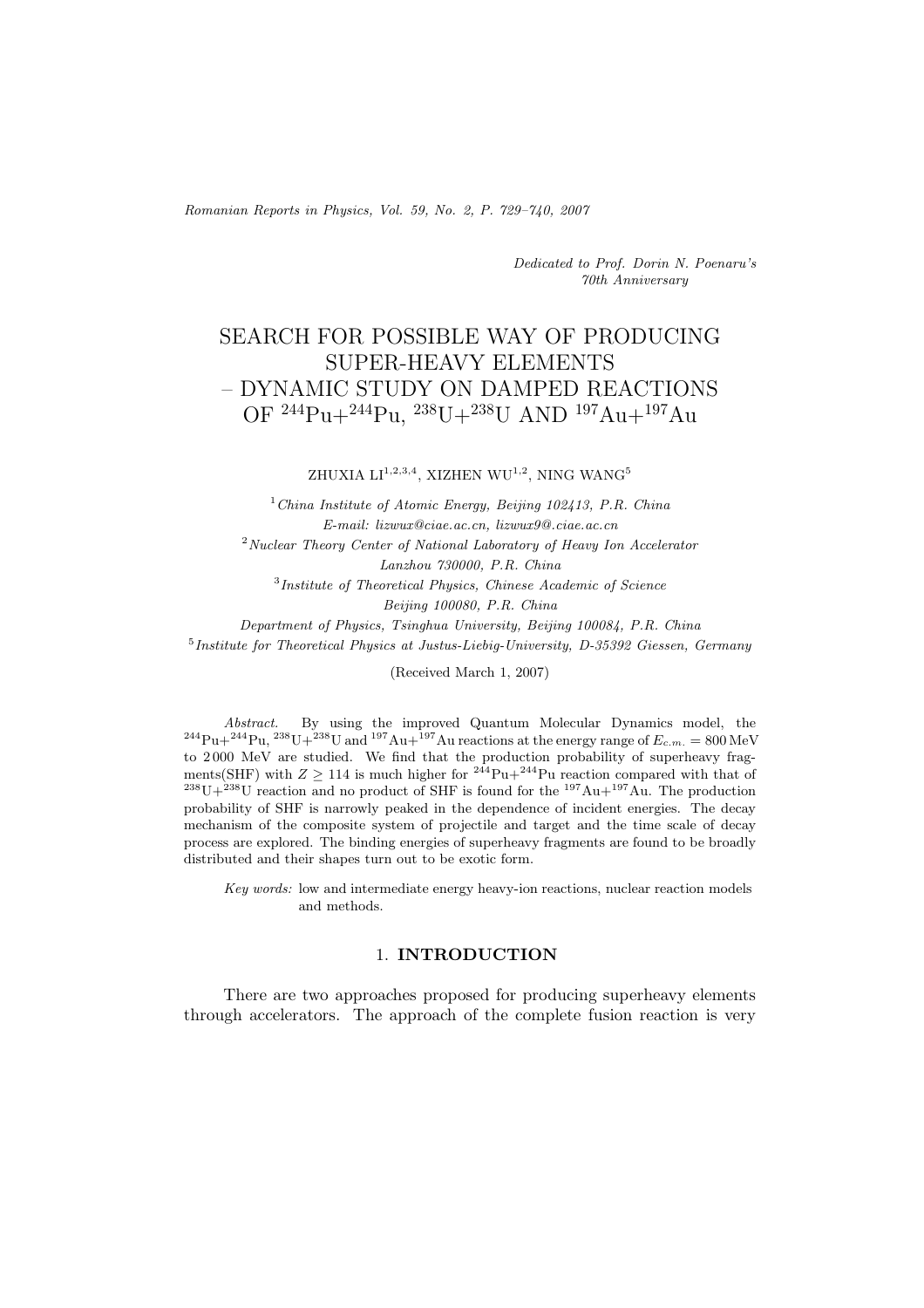successful [1, 2] in producing SHEs. Since the 70's the elements from  $Z=107$ to 118 were synthesized in the "cold fusion" reactions with lead and bismuth targets and in the "hot fusion" reactions with actinide targets. However, it is well known that further experimental extension of the region of superheavy fragments to the central area of superheavy "island" by means of the complete fusion reaction is limited by the number of available projectiles and targets, and also by the very low production cross section [1, 3]. In order to approach the center of superheavy "island", which is very neutron-rich radioactive ion beams will have to be utilized, but up to now the intensive radioactive ion beams are not available. An alternative pathway to the synthesis of superheavy elements is the strongly damped collision process between very heavy nuclei, for instance,  $^{238}U+~^{238}U$ . The strongly damped collisions between the  $^{238}U+^{238}U$  and the  $^{238}U+^{248}Cm$  at the energies near the Coulomb barrier were studied in the '70s and the early '80s for searching superheavy nuclei [4, 5, 6, 7, 8]. It was reported in Ref. [9] that for the  $^{238}U+^{238}U$  at  $E=7.5$ AMeV, the upper limit of the cross-section for producing superheavy elements was about  $2 \times 10^{-32}$  cm<sup>2</sup> for half lives between milliseconds and month by looking for spontaneous events from reaction products. In Ref. [10] the reaction of  $238U+248Cm$  at 7.4 AMeV was studied and it was found that the cross sections for  $^{100}$ Fm,  $^{99}$ Es, and  $^{98}$ Cf with target of  $^{248}$ Cm are three to four orders of magnitude higher than with target of  $238$ U. It means that the strongly damped reaction with two nuclei heavier than uranium could be very beneficial for producing superheavy nuclei. The theoretical study about this approach was mainly carried out by diffusion model [7] and quantum fluctuations within the fragmentation theory [6] at the '70s and the early '80s. Only recently, the studies on this kind of reactions are renewed [11, 12]. In Ref. [11], the production probability of primary superheavy fragments depending on incident energies and combinations of projectile and target were studied within the improved quantum molecular dynamics model. Whereas in Ref. [12] the low energy collisions of the  $^{238}U+^{238}U$  and the  $^{232}Th+^{250}C$ f et al. were studied within multi-dimensional Langevin equations, in which the mass and charge distributions of primary and survived fragments formed in the reactions were mainly concerned.

For microscopically understanding of the mechanism of low energy collisions between very heavy nuclei and searching for a possible way for the synthesis of superheavy nuclei the approach of strongly damped reactions should be studied more extensively and thoroughly. In this work, we study the reactions of <sup>244</sup>Pu+<sup>244</sup>Pu, <sup>238</sup>U+<sup>238</sup>U and <sup>197</sup>Au+<sup>197</sup>Au at the energy range of  $E_{c.m.} = 800 \text{ MeV} - 2000 \text{ MeV}$  by the microscopically dynamical model. We concentrate on: 1) the energy-dependence of the production probability of superheavy fragments (SHFs) (Here, SHFs are defined as the fragments with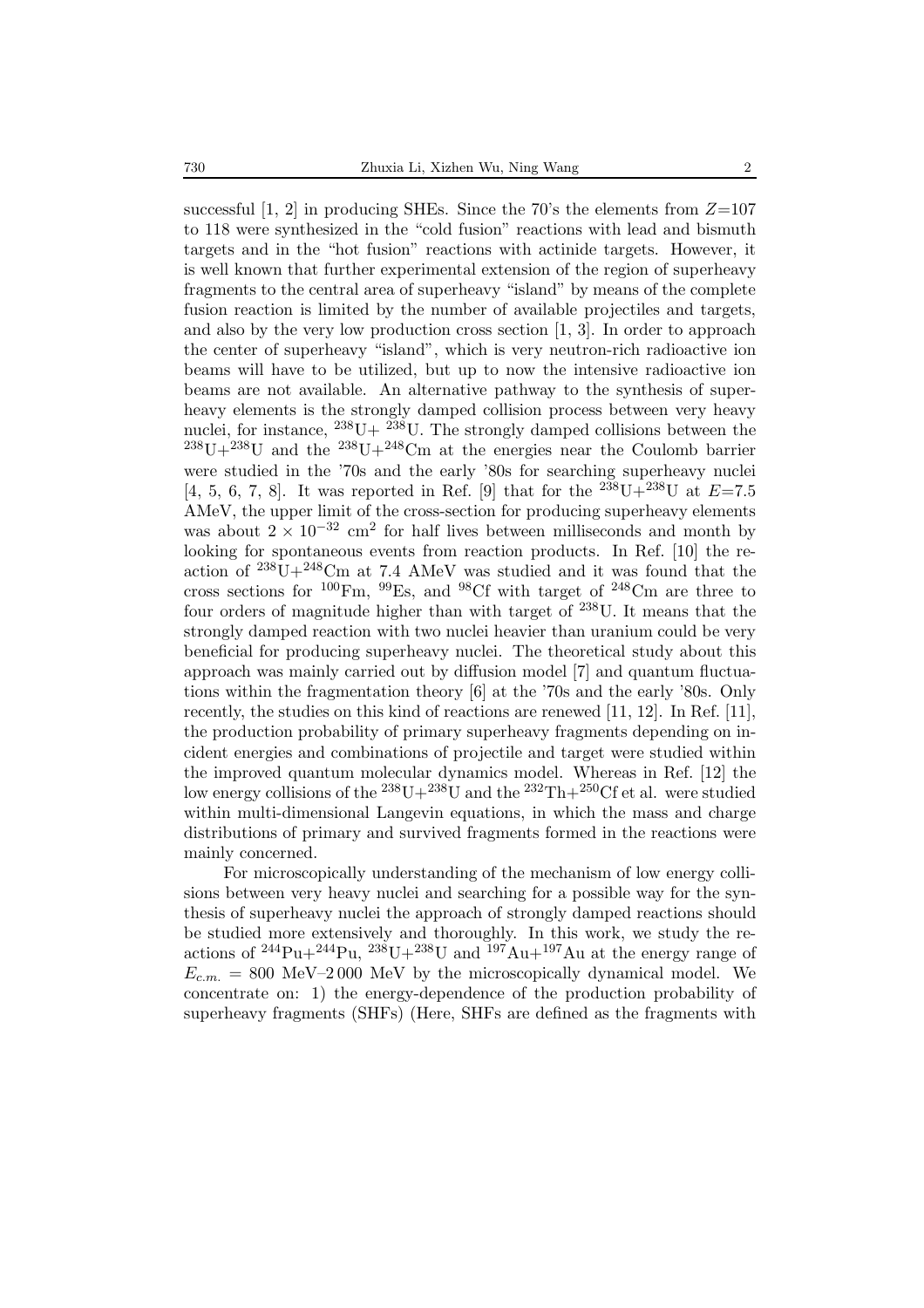charge larger than or equal to 114), 2) the decay mechanism of the composite system of projectile and target, and 3) the distribution of binding energies and shapes of SHFs. Those studies can certainly provide us with very useful information about the mechanism of strongly damped reactions between very heavy nuclei and help us to search for a possible way for the synthesis of superheavy nuclei. Furthermore, they are also of a great significance for discovery of spontaneous positron emission from super-strong electric field by a static QED process [13] (transition from neutral to charged QED vacuum). The paper is organized as follows. In Section 2, we give a brief introduction of the improved quantum molecular dynamics model. The results of applications of this model to strongly damped reactions are reported in Section 3. Finally, the summary is given in Section 4.

### 2. **THE ImQMD MODEL**

In the Improved Quantum Molecular Dynamics (ImQMD) model, each nucleon is represented by a coherent state of a Gaussian wave packet  $(14, 15)$ ,

$$
\phi_i(\mathbf{r}) = \frac{1}{(2\pi\sigma_r^2)^{3/4}} \exp\left[-\frac{(\mathbf{r} - \mathbf{r}_i)^2}{4\sigma_r^2} + \frac{i}{\hbar}\mathbf{r} \cdot \mathbf{p}_i\right],\tag{1}
$$

where,  $\mathbf{r}_i$ ,  $\mathbf{p}_i$ , are the center of *i*-th wave packet in the coordinate and momentum space, respectively.  $\sigma_r$  represents the spatial spread of the wave packet. Through a Wigner transformation, the one-body phase space distribution function for N-distinguishable particles is given by:

$$
f(\mathbf{r}, \mathbf{p}) = \sum_{i} \frac{1}{(\pi \hbar)^3} \exp\left[ -\frac{(\mathbf{r} - \mathbf{r}_i)^2}{2\sigma_r^2} - \frac{2\sigma_r^2}{\hbar^2} (\mathbf{p} - \mathbf{p}_i)^2 \right].
$$
 (2)

The density and momentum distribution functions of a system read

$$
\rho(\mathbf{r}) = \int f(\mathbf{r}, \mathbf{p}) d\mathbf{p} = \sum_{i} \rho_i(\mathbf{r}),
$$
\n(3)

$$
g(\mathbf{p}) = \int f(\mathbf{r}, \mathbf{p}) d\mathbf{r} = \sum_{i} g_i(\mathbf{p}),
$$
 (4)

respectively, where the sum runs over all particles in the system.  $\rho_i(\mathbf{r})$  and  $g_i(\mathbf{p})$  are the density and momentum distributions of nucleon i:

$$
\rho_i(\mathbf{r}) = \frac{1}{(2\pi\sigma_r^2)^{3/2}} \exp\left[-\frac{(\mathbf{r} - \mathbf{r}_i)^2}{2\sigma_r^2}\right],\tag{5}
$$

$$
g_i(\mathbf{p}) = \frac{1}{(2\pi\sigma_p^2)^{3/2}} \exp\left[-\frac{(\mathbf{p} - \mathbf{p}_i)^2}{2\sigma_p^2}\right],\tag{6}
$$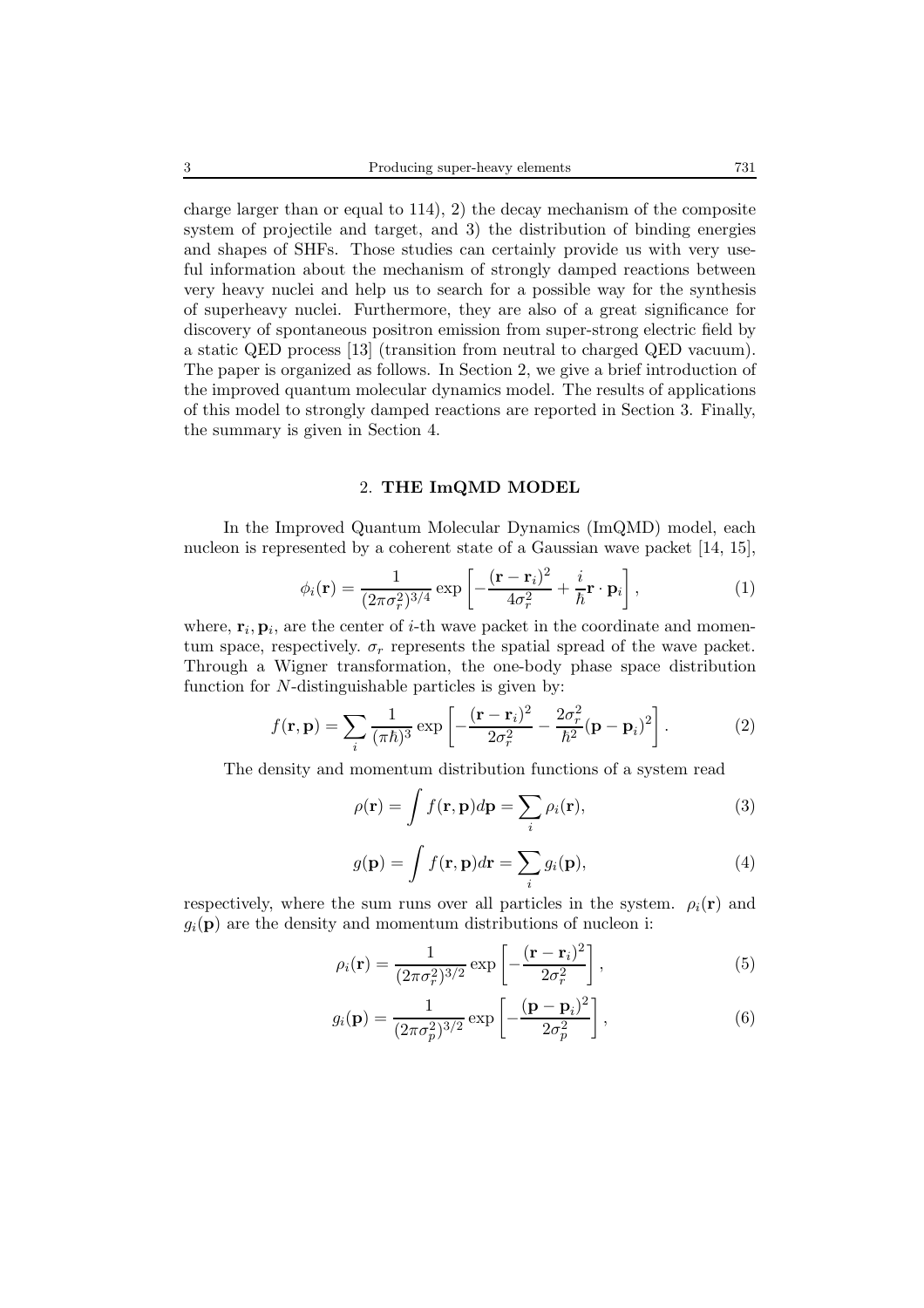where  $\sigma_r$  and  $\sigma_p$  are the widths of wave packets in coordinate and momentum space, respectively, and they satisfy the minimum uncertainty relation:

$$
\sigma_r \sigma_p = \frac{\hbar}{2}.\tag{7}
$$

The propagation of nucleons under the self-consistently generated mean field is governed by Hamiltonian equations of motion:

$$
\dot{\mathbf{r}}_i = \frac{\partial H}{\partial \mathbf{p}_i}, \quad \dot{\mathbf{p}}_i = -\frac{\partial H}{\partial \mathbf{r}_i}.
$$
 (8)

Hamiltonian H consists of the kinetic energy and effective interaction potential energy,

$$
H = T + U,\t\t(9)
$$

$$
T = \sum_{i} \frac{\mathbf{p}_i^2}{2m}.
$$
\n(10)

The effective interaction potential energy includes the nuclear local interaction potential energy and Coulomb interaction potential energy,

$$
U = U_{loc} + U_{Coul},\tag{11}
$$

and

$$
U_{loc} = \int V_{loc}(\mathbf{r})d\mathbf{r},\qquad(12)
$$

where  $V_{loc}(\mathbf{r})$  is potential energy density.

In the ImQMD model, the effective local interaction is introduced according to Skyrme interaction energy density functional

$$
V_{loc} = \frac{\alpha}{2} \frac{\rho^2}{\rho_0} + \frac{\beta}{\gamma + 1} \frac{\rho^{\gamma + 1}}{\rho_0^{\gamma}} + \frac{g_{sur}}{2\rho_0} (\nabla \rho)^2 + \frac{C_s}{2\rho_0} (\rho^2 - \kappa_s (\nabla \rho)^2) \delta^2 + g_\tau \frac{\rho^{\eta + 1}}{\rho_0^{\eta}}. (13)
$$

Here,  $\delta = (\rho_n - \rho_p)/(\rho_n + \rho_p)$  is the isospin asymmetry and the  $\rho$ ,  $\rho_n$ ,  $\rho_p$  are the nucleon, neutron, and proton density, respectively. The first three terms in above expression can be obtained from the potential energy functional of Skyrme force directly. The fourth term is the symmetry potential energy where both the bulk and the surface symmetry potential energy are included. The surface symmetry potential energy term modifies the symmetry potential at the surface region and it is important for having a correct neutron skin and neck dynamics in heavy ion collisions. The last term in the potential energy functional is a small correction term. From the integration of  $V_{loc}$ , we obtain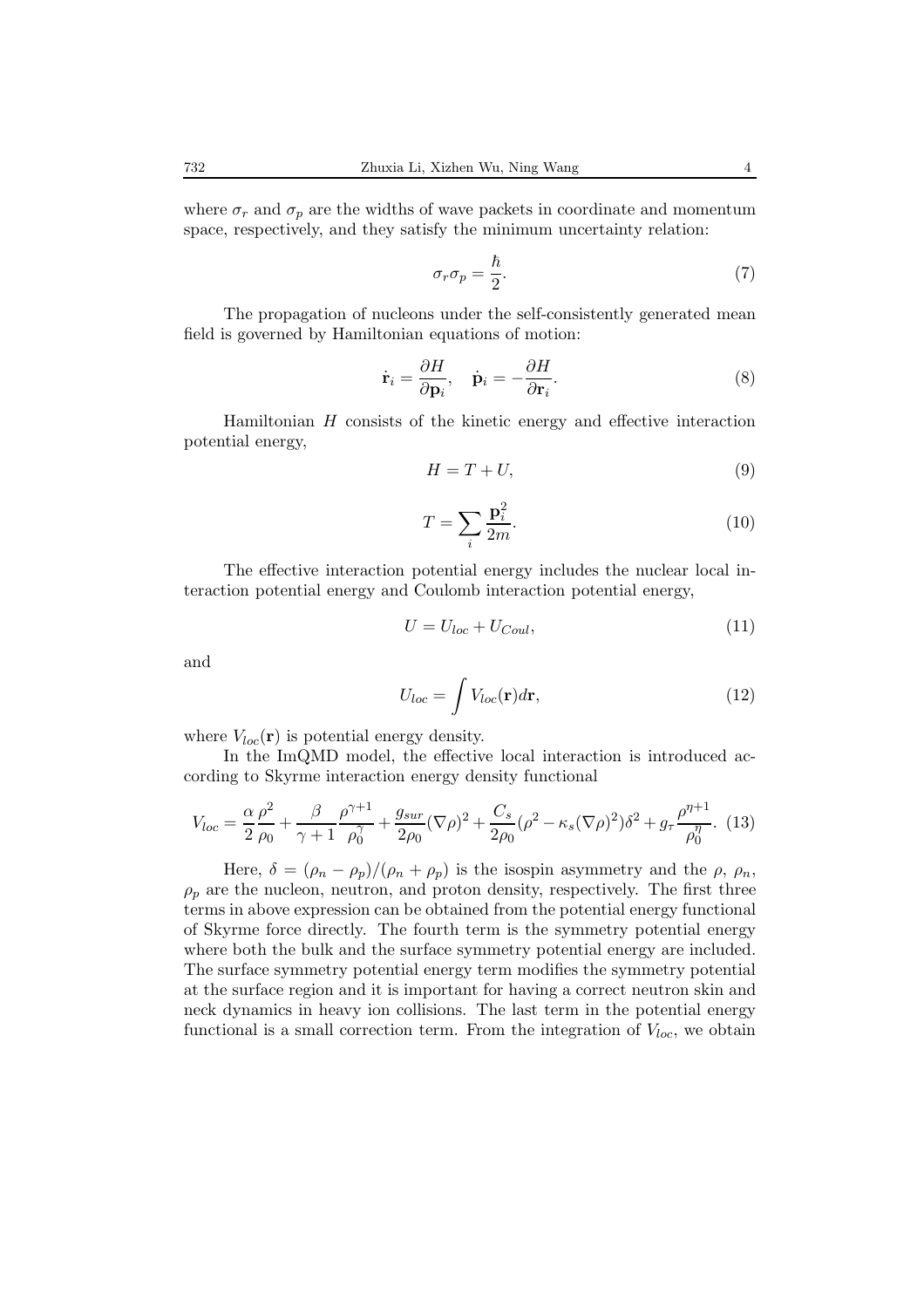the local interaction potential energy:

$$
U_{loc} = \frac{\alpha}{2} \sum_{i} \sum_{j \neq i} \frac{\rho_{ij}}{\rho_0} + \frac{\beta}{\gamma + 1} \sum_{i} \left( \sum_{j \neq i} \frac{\rho_{ij}}{\rho_0} \right)^{\gamma} + \frac{g_0}{2} \sum_{i} \sum_{j \neq i} f_{sij} \frac{\rho_{ij}}{\rho_0} + g_{\tau} \sum_{i} \left( \sum_{j \neq i} \frac{\rho_{ij}}{\rho_0} \right)^{\eta} + \frac{C_s}{2} \sum_{i} \sum_{j \neq i} t_i t_j \frac{\rho_{ij}}{\rho_0} (1 - \kappa_s f_{sij}), \qquad (14)
$$

where

$$
\rho_{ij} = \frac{1}{(4\pi\sigma_r^2)^{3/2}} \exp\left[-\frac{(\mathbf{r}_i - \mathbf{r}_j)^2}{4\sigma_r^2}\right],\tag{15}
$$

$$
f_{sij} = \frac{3}{2\sigma_r^2} - \left(\frac{\mathbf{r}_i - \mathbf{r}_j}{2\sigma_r^2}\right)^2,\tag{16}
$$

and  $t_i=1$  and  $-1$  for proton and neutron, respectively.

The Coulomb energy can be written as the sum of the direct and the exchange contribution

$$
U_{Coul} = \frac{1}{2} \iint \rho_p(\mathbf{r}) \frac{e^2}{|\mathbf{r} - \mathbf{r}'|} \rho_p(\mathbf{r}') d\mathbf{r} d\mathbf{r}' - e^2 \frac{3}{4} \left(\frac{3}{\pi}\right)^{1/3} \int \rho_p^{4/3} d\mathbf{R},\qquad(17)
$$

where  $\rho_p$  is the density distribution of protons of system. The collision term and phase space occupation constraint can also readjust the momenta, but the former plays a very small role in low energy heavy ion collisions and the latter only happens occasionally. The phase space occupation constraint method [16] and the system-size-dependent initial wave-packet width [17]  $\sigma_r = c_0 + c_1 \dot{N}^{1/3}$ are adopted as in the previous version of the ImQMD [17, 18].

### 3. **RESULTS**

The parameters used in the calculation is given in Table 1. With this set of parameters we have checked that the properties of nuclear ground state, such as the binding energies and the root mean square radii, and the fusion

| ante<br>×<br>×<br>۰. |  |
|----------------------|--|
|----------------------|--|

The IQ2 model parameters

| MeV    | MeV | $\sim$ | $g_{0}$<br>$MeV$ fm <sup>2</sup> | MeV  |     | MeV  | $\kappa_s$<br>$\text{fm}^2$ | $\rho_0$<br>fm<br>- 3 | $c_0$<br>tm | $c_1$<br>fm |
|--------|-----|--------|----------------------------------|------|-----|------|-----------------------------|-----------------------|-------------|-------------|
| $-356$ | 303 | 7/6    | 7.0                              | 12.5 | 2/3 | 32.0 |                             | $0.08 \pm 0.165$      | $\mid$ 0.88 | 0.09        |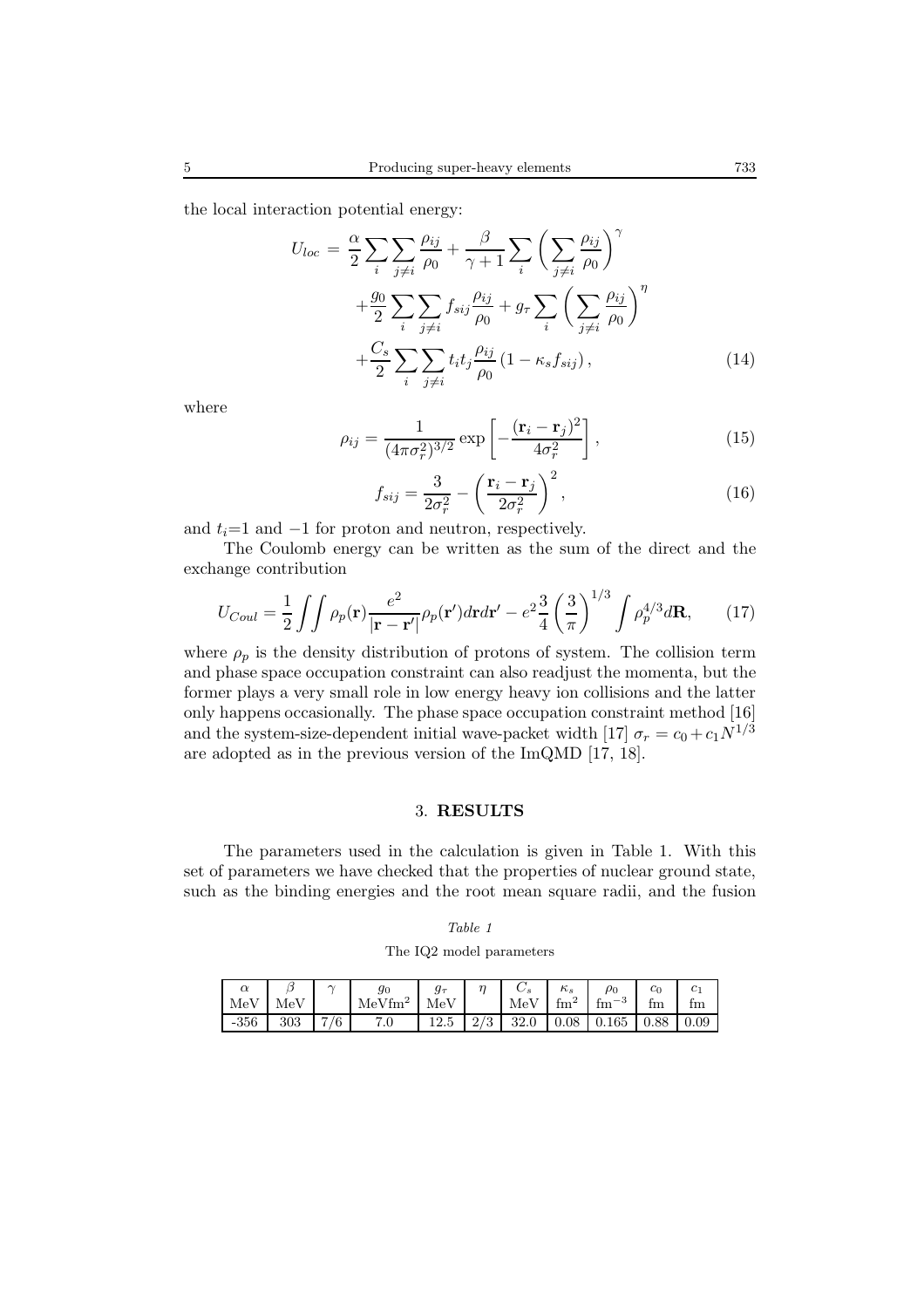(capture) cross sections of light and intermediate heavy nuclei (heavy nuclei) can be described well. For strongly damped reaction of the  $197\,\text{Au} + 197\,\text{Au}$  at 35 AMeV under central collisions, the charge distribution of products has been calculated and compared with experimental data [19], as shown in Fig. 1. We find that the agreement is quite satisfied.



Fig. 1 – The charge distribution of the central collisions of  $197Au + 197Au$ at 35 AMeV. The simulation ends at 6 000 fm/c. The open and solid circles denote the calculated results and experimental data [19], respectively.

Now let us apply the ImQMD model to study strongly damped reactions of  $^{244}Pu + ^{244}Pu$  and  $^{238}U + ^{238}U$  at energy range of  $E_{c.m.} = 800 \text{ MeV} - 2000$ MeV. The impact parameters are taken to be 1 fm and 3 fm. The initial nuclei of projectile and target are prepared by the same procedure as that in Ref. [17] and [18]. Fig. 2 shows the energy dependence of the production probability of SHFs for reactions of <sup>244</sup>Pu+<sup>244</sup>Pu, <sup>238</sup>U+<sup>238</sup>U and <sup>197</sup>Au+<sup>197</sup>Au at impact parameter  $b = 1$  fm. One pronounced feature obtained from Fig. 2 is strong dependence of the production probability of SHFs on the reaction systems. The production probability of  $244$ Pu+ $244$ Pu is the highest, and that of the  $^{238}U+^{238}U$  is only half of the Pu+Pu's yield. For the  $^{197}Au+^{197}Au$ , the production probability of SHFs is about zero in the present calculations. The another pronounced feature is the narrowly peaked energy dependence of the production probability of SHFs. The location of the peak is at about  $E_{c.m.}$  = 1000 MeV for the <sup>244</sup>Pu+<sup>244</sup>Pu and at  $E_{c.m.}$  = 950 MeV for the  $238$ U+ $238$ U. Although the location of peak energy may not be precise enough in this primary calculation, such behavior of the energy dependence of the production probability of SHFs should be correct. The narrowly peaked energy dependence means that it is crucial to select the correct incident energy in order to search superheavy elements experimentally by using this approach. We notice that the energies used in the experiments done [9, 8, 10] in the '70s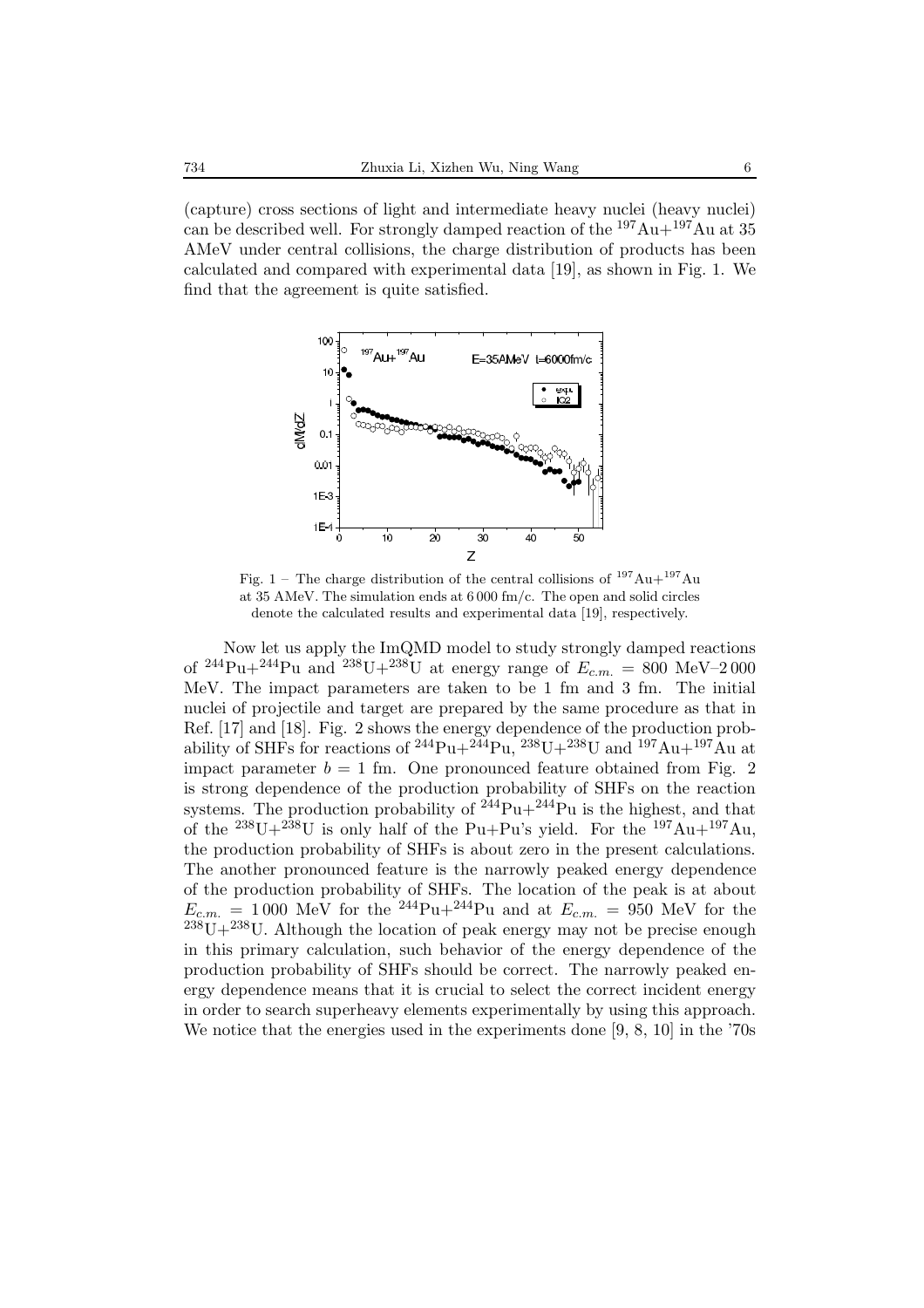

Fig. 2 – The incident energy dependence of the production probability of superheavy fragments with  $Z \ge 114$  in reactions of <sup>244</sup>Pu+<sup>244</sup>Pu and <sup>238</sup>U+<sup>238</sup>U with impact parameter  $b = 1$  fm. The inserted figure is the contour plot of mass and charge distributions of the products with  $Z \ge 114$ at the time  $t = 6000$  fm/c for the reaction of <sup>244</sup>Pu+<sup>244</sup>Pu, in which the solid circles denote the experimental data of isotopes of  $^{288}114$ ,  $^{287,288}115$ and <sup>292</sup>116 [2].

and '80s for the reaction of  $^{238}U+^{238}U$  are lower than the peak energy given in this work. The production probability of SHFs corresponding to the energies used in [9, 8, 10] is much lower than that at the peak energy. The behavior of the incident energy dependence of the production probability of SHFs at impact parameter  $b = 3$  fm is quite similar with at  $b = 1$  fm. In the inserted figure of Fig. 3 the contour plot of mass and charge distributions of SHFs for the reaction of <sup>244</sup>Pu+<sup>244</sup>Pu at the time  $t = 6000$  fm/c is shown. For comparison, the experimental data of isotopes of  $^{288}114$ ,  $^{287,288}115$  and  $^{292}116$ [2] are also given in the figure by the black points. One can see from the figure that quite a few SHFs in the reaction of Pu+Pu are very neutron-rich and the corresponding neutron-to-proton ratio is much higher than that of experimentally produced  $^{288}114$ ,  $^{287,288}115$  and  $^{292}116$ . This character seems to be very useful for approaching to the center of superheavy "island".

Now let us discuss the decay mechanism of the composite system of projectile and target. Fig. 3 shows the time evolution of the number of SHFs for the reaction of <sup>244</sup>Pu+<sup>244</sup>Pu at  $E_{c.m.} = 1000$  MeV and the <sup>238</sup>U+<sup>238</sup>U at  $E_{cm} = 950$  MeV with impact parameters  $b = 1, 3$  fm. The number of SHFs for each impact parameter given in Fig. 3 is obtained within 1 000 events.

From Fig. 3 two stages of the decay process of the composite systems can be distinguished by different decreasing slope, which implies different decay mechanism of the composite system. From 1000 fm/c to 1500 fm/c, the number of giant composite systems including SHFs decreases quickly with time increasing. During this stage called the first decay, the composite system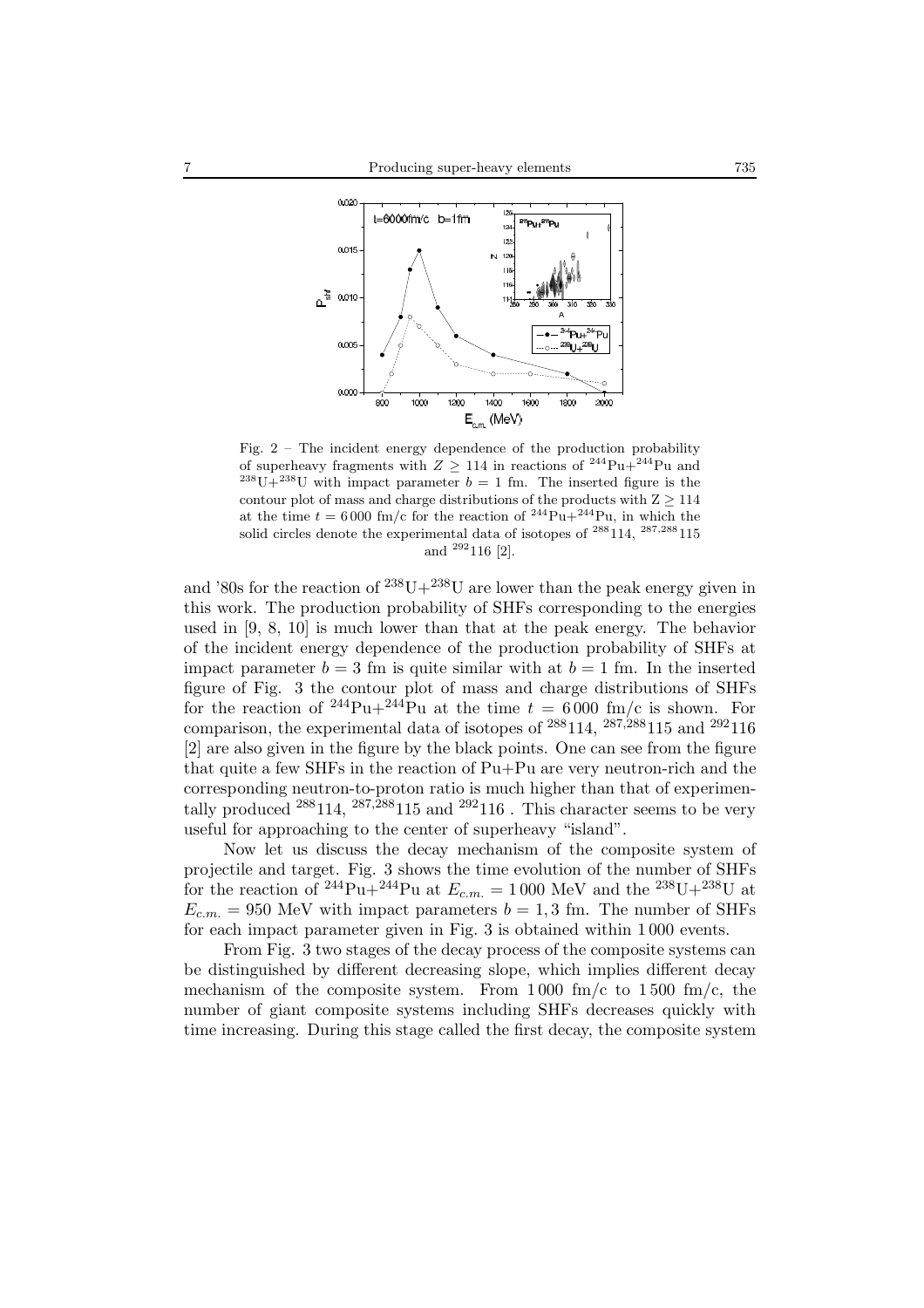

Fig. 3 – The time evolution of the number of fragments with  $Z \geq 114$ including the heavy residues of composite systems for the reaction of  $^{244}$ Pu+<sup>244</sup>Pu at E<sub>c.m.</sub> = 1000 MeV and b = 1 and 3 fm, and for the reaction of  $^{238}U+^{238}U$  at  $E_{c.m.} = 950$  MeV and  $b = 1$  and 3 fm from time  $t = 1000$  to 6000 fm/c.

is firstly broken up into two pieces. In most of cases, the composite system is broken up into two pieces with size close to the initial nuclei. In a few cases it is broken up into two pieces with one heavier fragment and another smaller fragment, among which there exists possibility of producing one SHF and another one with  $Z \sim 70$ . In this stage we have counted the number of the existing composite systems at different time. At  $t = 1000$  fm/c, more than 60 percent of events are still in the stage of two reaction partners sticking together, then at  $1\,200\ \mathrm{fm/c}$ , about  $10-15$  percent of events remain in this stage, and at 1 500 fm/c only few event remains in this stage, i.e. for almost all events, the composite system has been broken up into two pieces. In the second decay stage which appears after  $1500 \text{ fm/c}$ , the products from the first decay including SHFs decreases slowly with time. In this stage, the SHFs decrease through emitting neutron, proton or other charged particles, and also through fission.

Now let us give a schematic description of the dynamical process of the strongly damped reaction of  $^{244}Pu+^{244}Pu$  and  $^{238}U+^{238}U$ . Fig. 4 shows the schematic diagram for the process of the reaction  $^{244}Pu+^{244}Pu$ . When two reaction partners approach together a composite system of di-nuclei is transiently created. At about  $1000 \text{ fm/c}$  the composite system breaks. About 70 percent of the composite systems are broken up into two pieces with mass around <sup>244</sup>Pu and the left 30 percent are broken into non-equal size two pieces in which the larger one probably belongs to SHFs. Then this larger piece including SHFs will further undergo being broken up into two pieces which happens at about 1500 fm/c or surviving. The eventually survived SHFs will decay by emitting nucleons and light particles.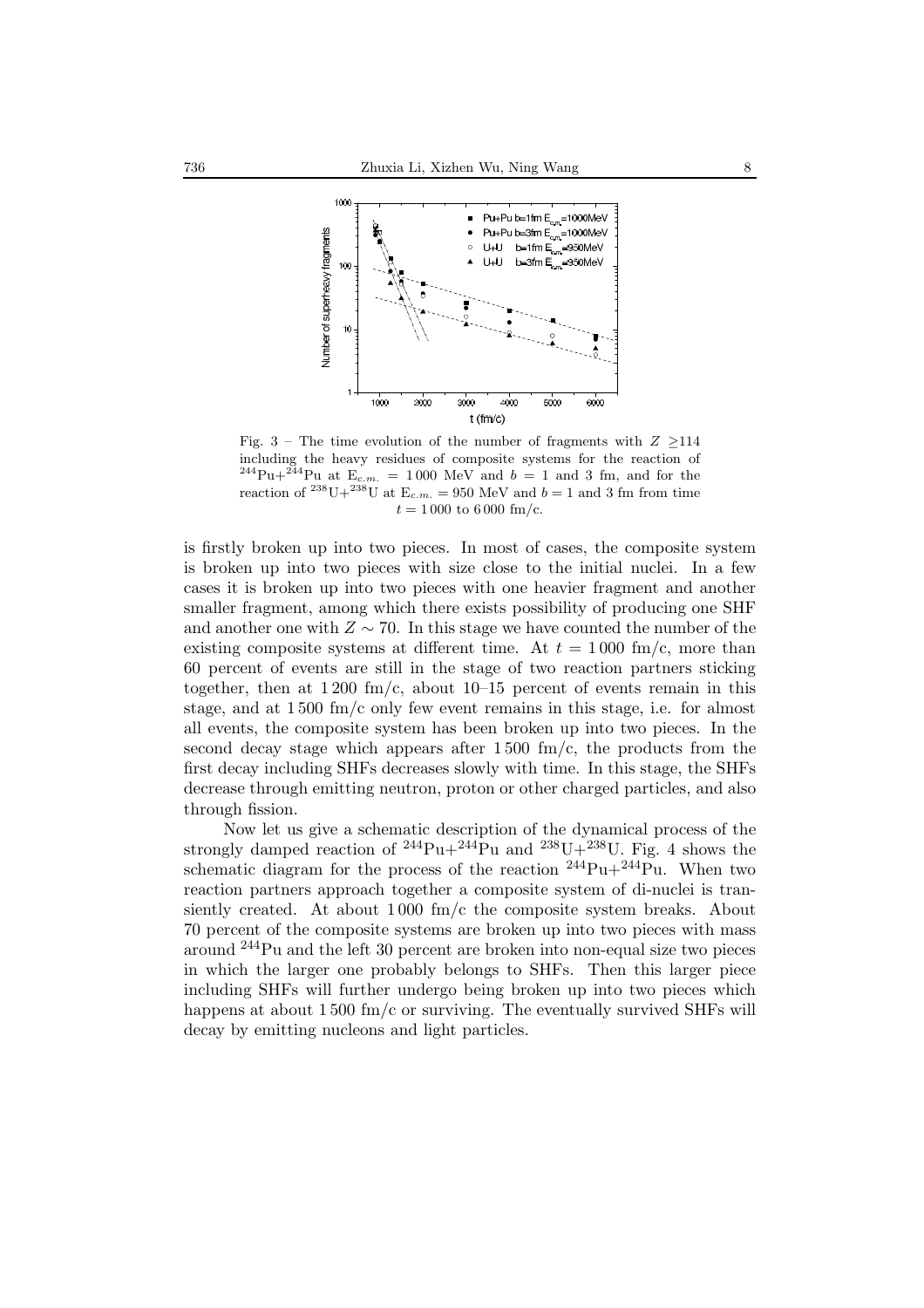

Fig. 4 – The schematic figure for the dynamical processes of the strongly damped reaction of  $244$ Pu+ $244$ Pu.

Now we turn to study the configuration and structure of produced SHFs. We find that the primary superheavy fragments may manifest very exotic forms, such as the band-like or toroidal configuration. In Fig. 5 we illustrate the shapes of typical SHFs in the reaction of <sup>244</sup>Pu+<sup>244</sup>Pu at  $t = 6000$  fm/c



Fig.  $5 -$ The structure and configuration of four typical superheavy fragments in the reaction of Pu+Pu at  $E_{c.m.} = 1000$  MeV and  $t = 6000$  fm/c with  $b = 1$  fm.

and  $E_{c.m.} = 1000$  MeV with the impact parameter  $b = 1$  fm. The figure is drawn in the central mass frame and the beam direction is along the Z axis. Each of subfigures corresponds to the different SHF, which demonstrates the different structure and shape. The common characteristic of the structure is a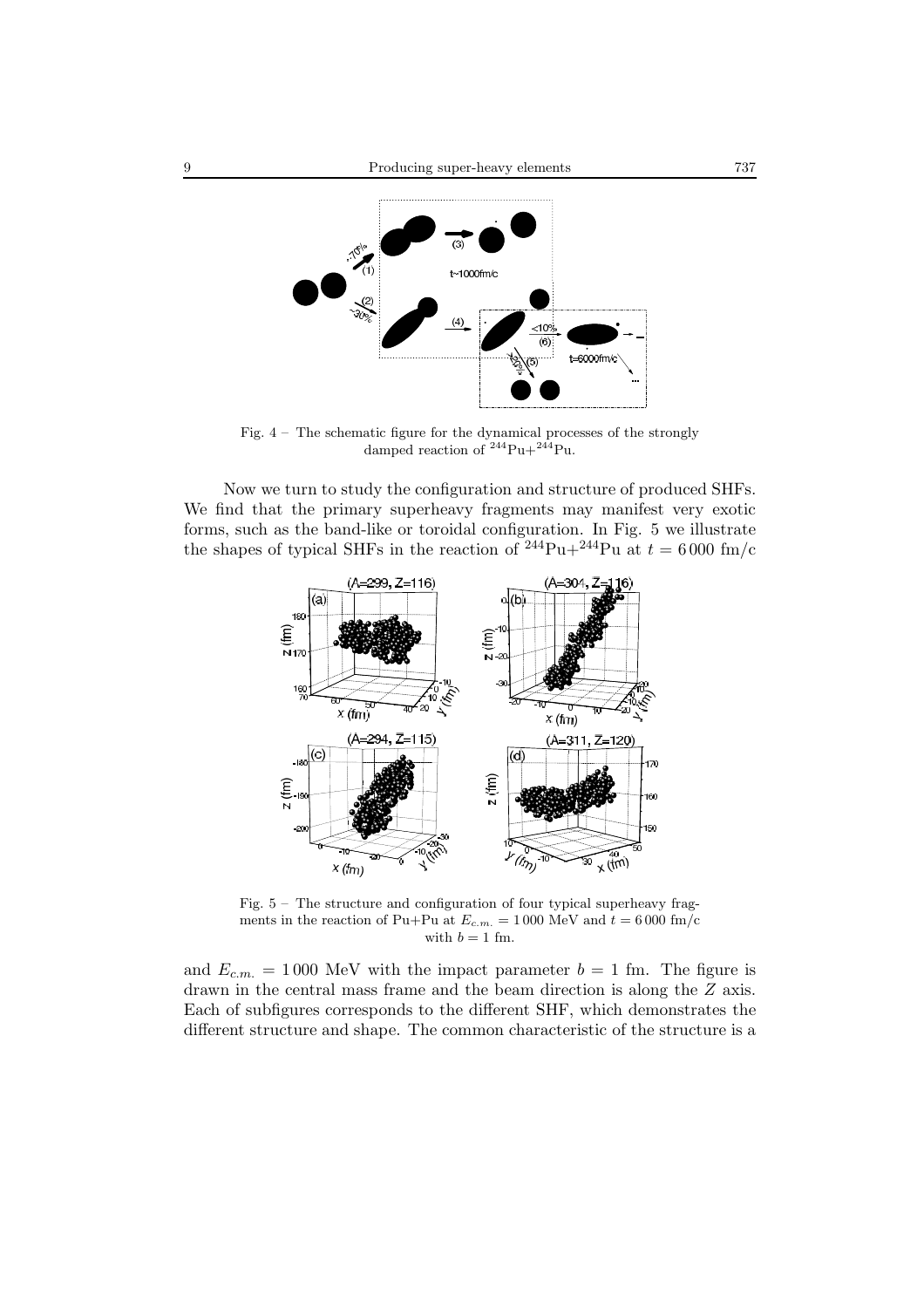large elongation with some "bubbles". Our dynamical calculation shows that this kind of structure can keep stable at least for  $5000 \text{ fm/c}$ .

In Fig. 6 we show the distributions of (a) the binding energies and (b) the  $R_z/R_\rho$  ratios of SHFs produced in the reaction of <sup>244</sup>Pu+<sup>244</sup>Pu at



Fig. 6 – The distributions of: a) the binding energies; b) the  $R_z/R\rho$  ratio of  $\text{SHEs}$  produced in the reaction of  $^{244}$ Pu  $^{244}$ Pu at  $F = -1.000 \text{ MeV}$ of SHFs produced in the reaction of <sup>244</sup>Pu+<sup>244</sup>Pu at  $E_{c.m.} = 1000$  MeV<br>and 050 MeV with  $b = 1$  fm and 950 MeV with  $b = 1$  fm.

 $E_{c.m.} = 1000$  MeV and 950 MeV with  $b = 1$  fm. The  $R_z$  is the long axis and  $R<sub>o</sub>$  is the short axis of SHF. The figure gives the counting numbers of SHFs in 1 000 reaction events versus (a) the binding energies and (b) the values of  $R_z/R_\rho$ . From Fig. 6(a) one sees that the binding energies of SHFs are broadly distributed. In the large binding energy side, the binding energy reaches about 7 MeV/nucleon, which is not far from the value of the predicted binding energy of the ground state of corresponding superheavy elements. The feature of broad distribution of binding energies of SHFs tailing to large binding energy is favorable to have larger surviving probability of SHF. From Fig. 6(b) one sees that the SHFs are strongly deformed. In most of the cases, they are at about super-deformation or even hyper-deformation. For those SHFs with super-deformed shape it is found that there are some bubbles in the density distribution (bubble-like). However, there also exist some SHFs with exotic shapes with  $R_z/R_\rho \geq 4$ . The shape of these SHFs is band-like. It is very surprising that the shape of SHFs has such exotic form. Such exotic forms of SHFs may be attributed to the huge electric charge. Associating the recent structure studies of superheavy nuclei within the RMF and HFB theory [20, 21, 22] in which very large deformed isomeric states were predicted, the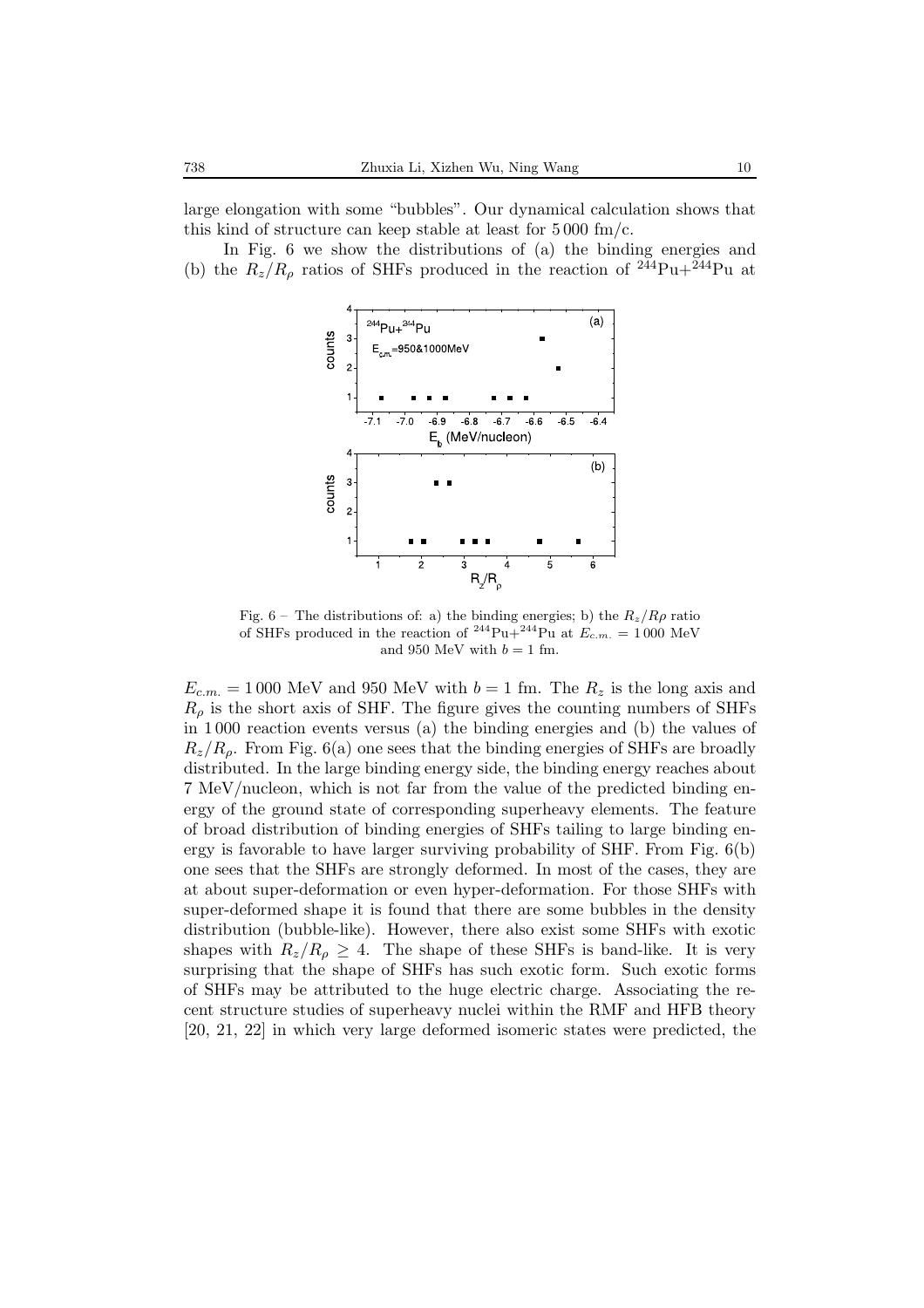exotic form of SHFs seems to be understandable. However, the subject of exotic (bubble,band-like) configurations in super-heavy elements in which the interplay between Coulomb interaction and nuclear interaction becomes very important needs to be further studied.

#### 4. **SUMMARY**

We have studied the strongly damped reactions of  $^{244}Pu+^{244}Pu$ .  $^{238}U+^{238}U$  and  $^{197}Au+^{197}Au$  by using the ImQMD model. It is found that the production probability of SHFs strongly depends on the reaction systems and the incident energies. The production probability of SHFs in the  $244$ Pu+ $244$ Pu reaction is much higher than that in the  $^{238}U+^{238}U$  reaction, and no production of SHF has been found for the  $197Au+197Au$  reaction in the present study. The incident energy dependence of the production probability of SHFs is narrowly peaked. The peak energy also depends on the reaction system. Thus, the suitable selection of the incident energy is very important in experimentally searching super-heavy elements by means of strongly damped massive nuclear reactions. The decay process of the giant composite system can be divided into two stages. The first one is a fast process by breaking the composite system into two pieces. In most cases the composite system is broken up into two pieces with sizes close to initial nuclei. Occasionally, it becomes into one superheavy fragment which will further be broken up into two pieces and a small piece as well. The second stage is a slow process with emitting light charged particles and nucleons as well as further breaking of SHFs. The binding energies of produced SHFs are distributed broadly. Its tail at large binding energy side is not far from the predicted binding energy of the corresponding SHE and therefore is favorable to producing superheavy elements. The primary superheavy fragments may manifest very exotic forms, such as the band-like or toroidal. In most of the cases, they are at about super-deformation or even hyper-deformation with some bubble in density distribution. This study certainly is very preliminary, there still a lot of works should be done.

*Acknowledgements.* This paper is supported by the National Natural Science Foundation of China under Grant Nos. 10235030, 10235020 and by Alexander von Humboldt Foundation.

#### REFERENCES

1. S. Hofmann and G. M¨unzenberg, Rev. Mod. Phys., **72**, 733 (2000).